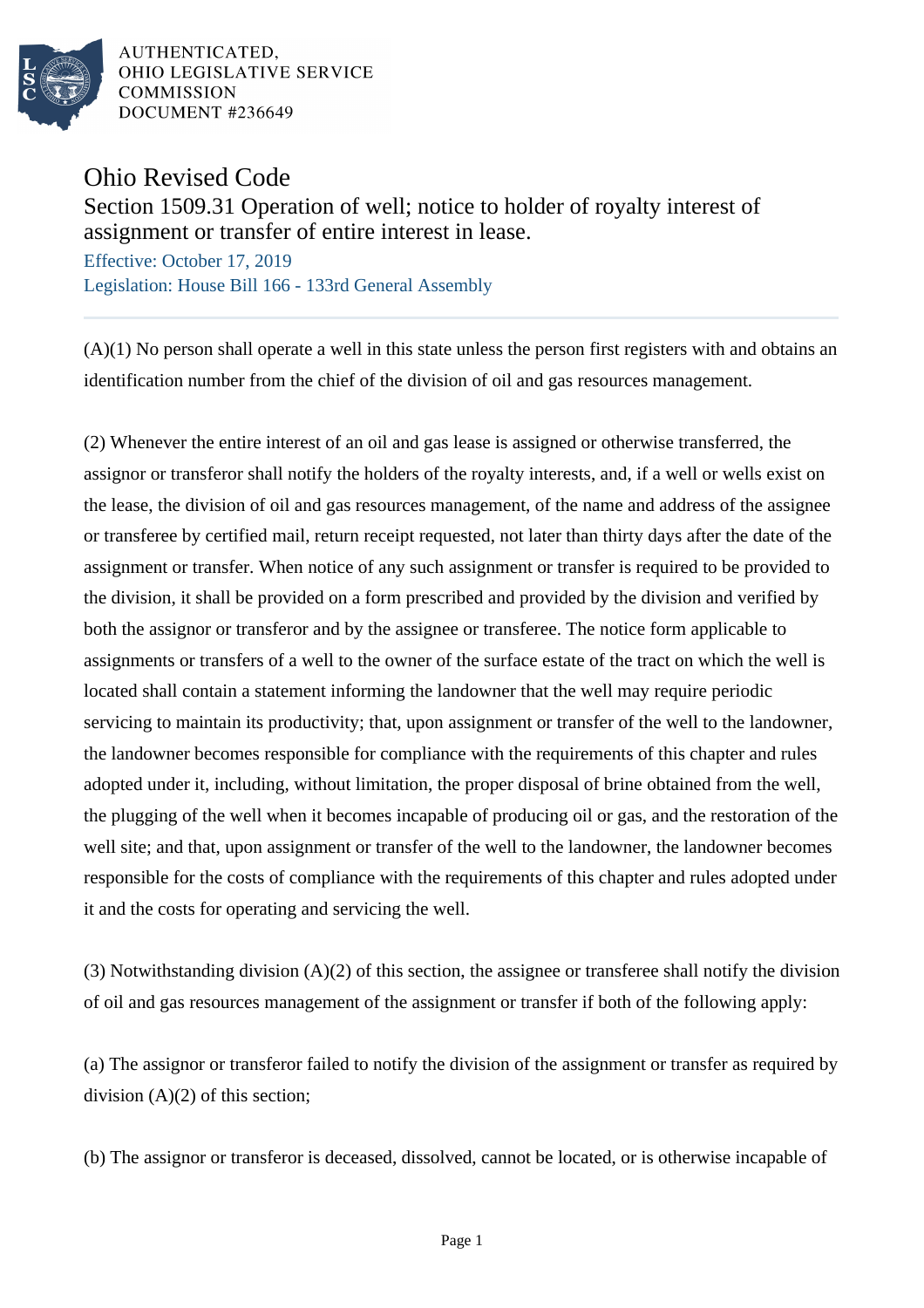

AUTHENTICATED. OHIO LEGISLATIVE SERVICE **COMMISSION** DOCUMENT #236649

complying with the notification requirement.

The assignee or transferee shall notify the division of the assignment or transfer on a form prescribed and provided by the division. At a minimum, the form shall require the assignee or transferee to attest that the assignee or transferee is the owner. The division shall not charge a fee for such assignment or transfer when notice is provided in accordance with division (A)(3) of this section.

(B) When the entire interest of a well is proposed to be assigned or otherwise transferred to the landowner for use as an exempt domestic well, the owner who has been issued a permit under this chapter for the well shall submit to the chief of the division of oil and gas resources management an application for the assignment or transfer that contains all documents that the chief requires. The application for such an assignment or transfer shall be prescribed and provided by the chief. The chief may approve the application if the application is accompanied by a release of all of the oil and gas leases that are included in the applicable formation of the drilling unit, the release is in a form such that the well ownership merges with the fee simple interest of the surface tract, and the release is in a form that may be recorded. However, if the owner of the well does not release the oil and gas leases associated with the well that is proposed to be assigned or otherwise transferred or if the fee simple tract that results from the merger of the well ownership with the fee simple interest of the surface tract is less than five acres, the proposed exempt domestic well owner shall post a five thousand dollar bond with the division prior to the assignment or transfer of the well to ensure that the well will be properly plugged. The chief, for good cause, may modify the requirements of this section governing the assignment or transfer of the interests of a well to the landowner. Upon the assignment or transfer of the well, the owner of an exempt domestic well is not subject to the severance tax levied under section 5749.02 of the Revised Code, but is subject to all applicable fees established in this chapter.

(C) The owner holding a permit under section 1509.05 of the Revised Code is responsible for all obligations and liabilities imposed by this chapter and any rules, orders, and terms and conditions of a permit adopted or issued under it, and no assignment or transfer by the owner relieves the owner of the obligations and liabilities until and unless the assignee or transferee files with the division the information described in divisions  $(A)(1)$ ,  $(2)$ ,  $(3)$ ,  $(4)$ ,  $(5)$ ,  $(10)$ ,  $(11)$ , and  $(12)$  of section 1509.06 of the Revised Code; obtains liability insurance coverage required by section 1509.07 of the Revised Code, except when none is required by that section; and executes and files a surety bond, negotiable